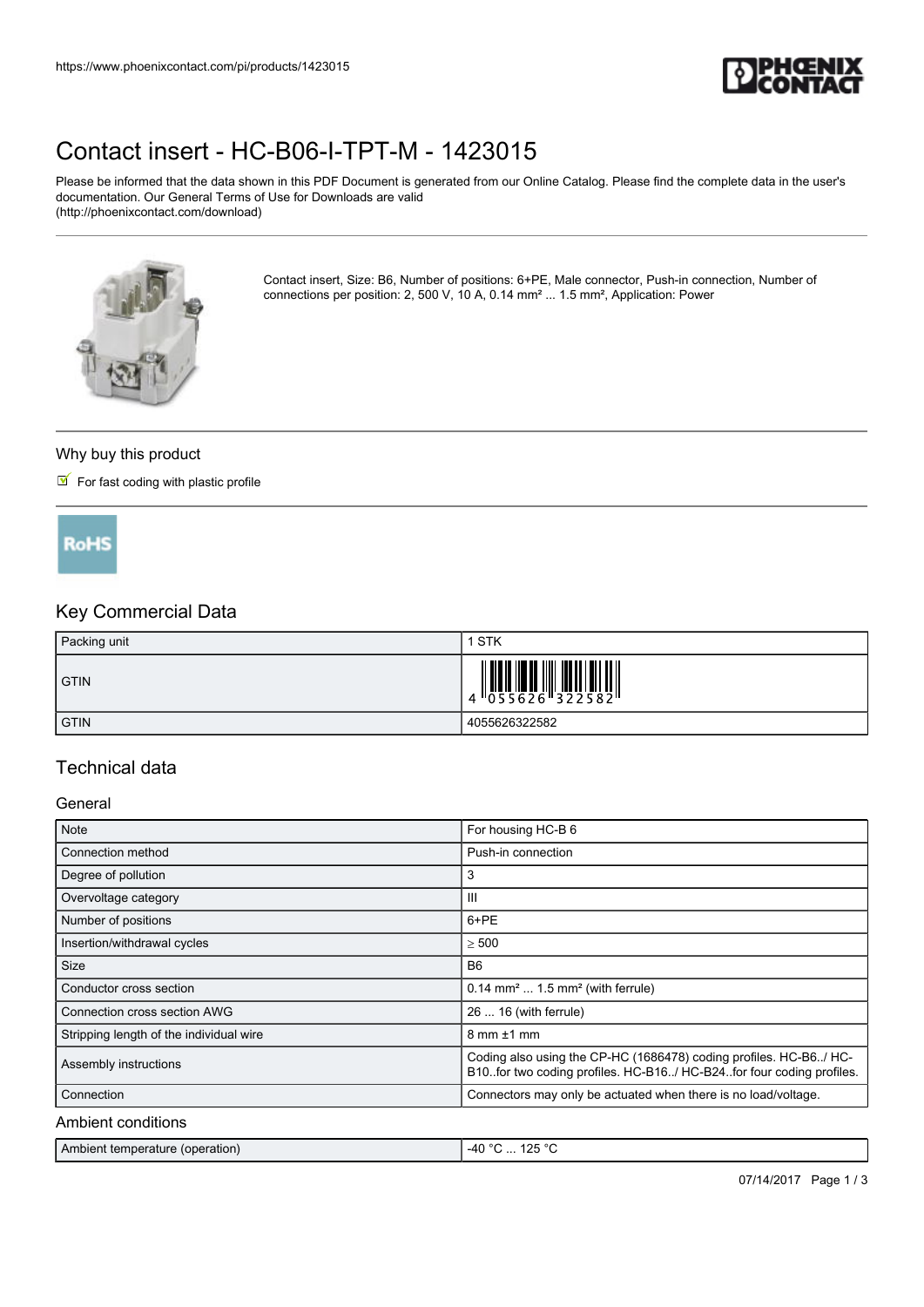

# [Contact insert - HC-B06-I-TPT-M - 1423015](https://www.phoenixcontact.com/pi/products/1423015)

# Technical data

## Material data

| Contact material         | Copper alloy |  |  |
|--------------------------|--------------|--|--|
| Contact surface material | Ag           |  |  |
| Contact carrier material | <b>PC</b>    |  |  |
| Flashdael akanashadisha  |              |  |  |

#### Electrical characteristics

| Rated voltage (III/3) | 500 V  |
|-----------------------|--------|
| Rated surge voltage   | l 6 kV |
| Rated current         | 10A    |

### Standards and Regulations

| Constructional and testing regulations | <b>DIN EN 61984</b> |
|----------------------------------------|---------------------|
|                                        | <b>DIN EN 60664</b> |
|                                        | <b>IEC 60352</b>    |
| Flammability rating according to UL 94 | V <sub>0</sub>      |

# Drawings

Schematic diagram



Connector pin assignment, connection side



Dimensional drawing



Dimensional drawing



Mounting cutout when used without housing

# Approvals

## Approvals

#### Approvals

EAC / CSA / UL Recognized